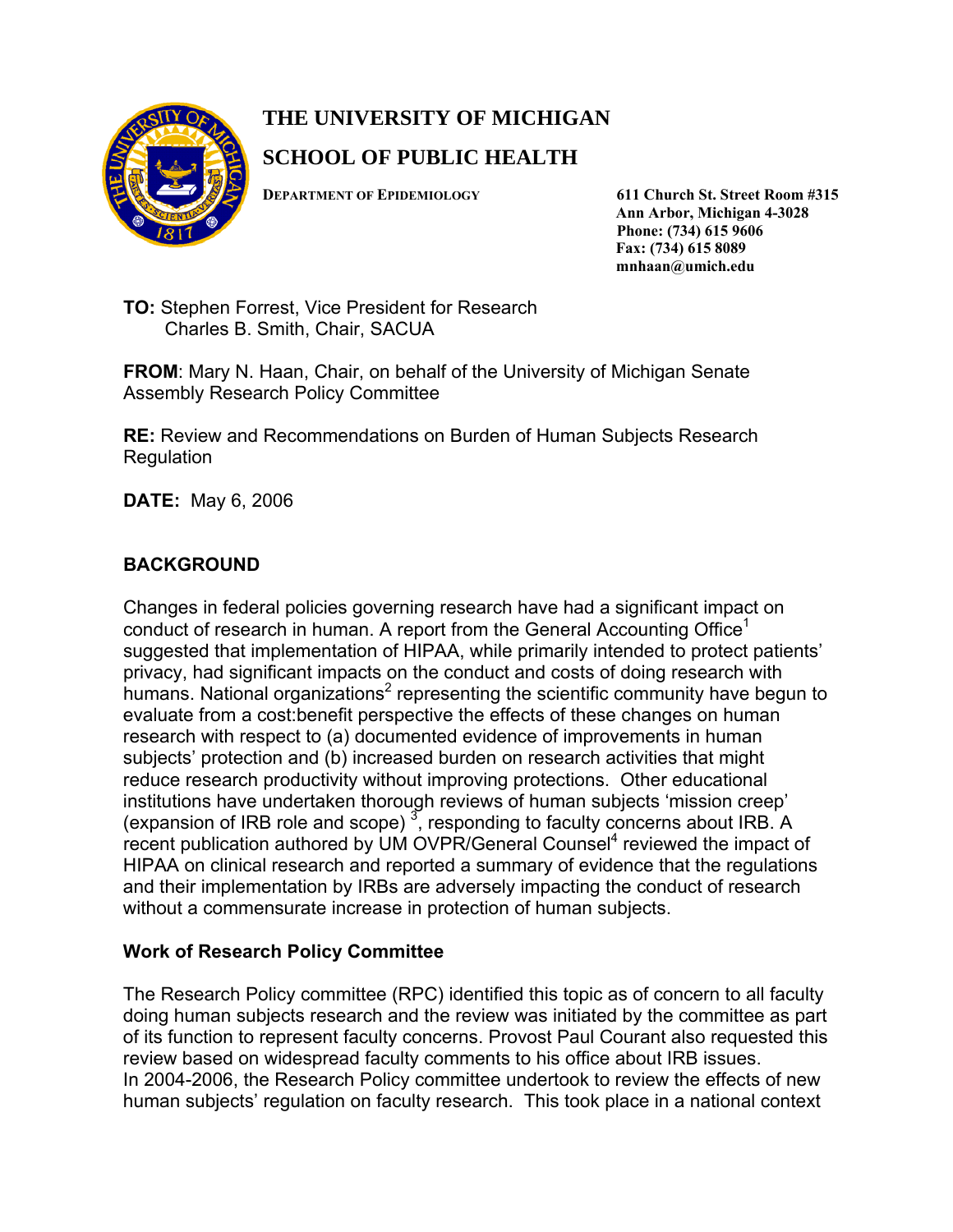of increasing regulation of research by the federal government which has translated into more requirements for conduct of human subjects' research at the University level. In addition to interviewing staff and faculty, RPC reviewed other reports on the problem developed by the University of Illinois and University of California Assembly of the Academic Senate. The RPC interviewed representatives from OVPR, the Office of Research Compliance and Review and from IRB Med, Health and Behavioral Sciences Human Subjects' Committees regarding these general issues. Several presentations were made by OVPR staff regarding the current and planned frameworks for managing protection regulation of research involving human subjects. The Table shows those interviewed, the topics and a brief summary of the content.

## *Electronic management of applications*

A very complete picture was obtained of the OVPR e-Research system and plans for facilitating IRB applications. An updated system is now in place and is undergoing evaluation and gradual implementation. The package apparently could include data collection that would be helpful to evaluate faculty experience with the system.

## *Processing*

An additional concern that the RPC addressed was processing time and multiple reviews of applications. Within the IRB Med system, a system of ancillary committees must frequently review applications before coming to the IRB committee. This approach adds to the review time and results in duplicate reviews. At other institutions, ancillary committee members are required to sit on the IRB which shortens the review time. Limited data on this issue were presented to the RPC. During discussion with IRB Chairs from Health/Behav Sci, it was suggested that more information about repeat submissions, extreme processing times, and systematically collected information on faculty experiences would enhance understanding of how to resolve limitations of the current system.

It is recognized that OVPR is developing activities that affect national policies (ie: HIPAA), regional connections and inter-institutional agreements with other Universities.

## *Resource availability and allocation*

Information was provided regarding resource allocation (staff) for IRB Med and IRB Health/BehavSci: IRB Med is staffed at about 26 FTE (of which 3 are designated for faculty education) and IRB Health/Behav Sci has about 6-7 FTE total. The difference in FTE is partly attributed to the number of applications processed by both and to the possibly more complex nature of IRB Med projects. IRB Med operates under the direction of the Dean of the Medical School who reports to OVPR while IRB Health/BehavSci is within OVPR and reports to OVPR directly.

IRB Health/BehavSci may have more departments and more complexity in terms of disciplinary variety than IRB Med. The same IRB Health/BehavSci staff process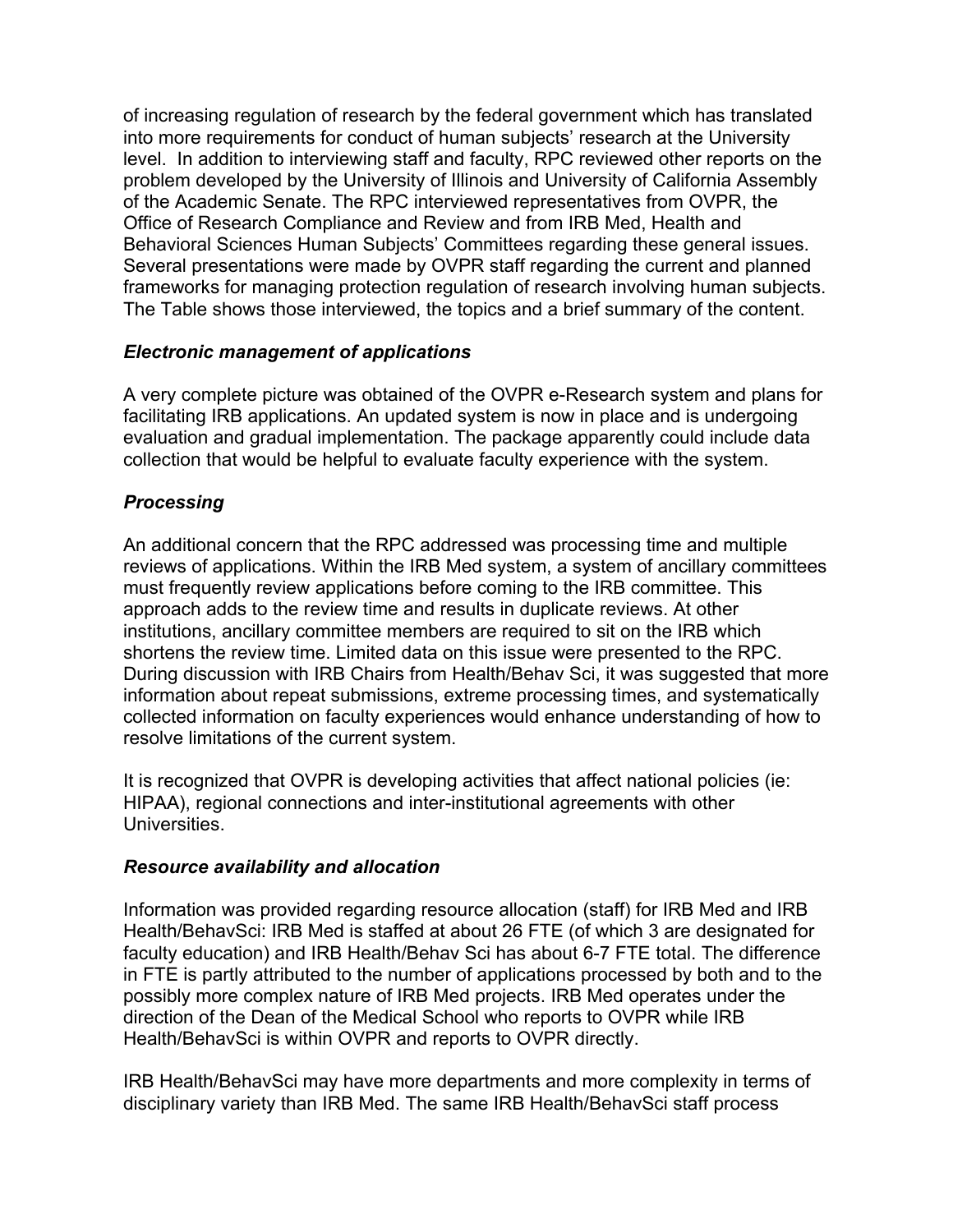applications for both Health (which includes Dental School, Pharmacy and related non Medicine Health Sciences Schools) and BehavSci (which includes all social sciences and related disciplines), so the total number of applications per staff FTE may be similar to or higher than those processed by IRB Med.

The following issues were developed as a consequence of the RPC review:

1. IRB Health/BehavSci resources should be increased to support an investigator education program similar to IRB MED.

2. There should be increases in faculty compensation or release time for chairing IRBs

3. Routine systematic monitoring of faculty and student experience with IRB should be instituted as part of the application process and during annual renewal cycle for all investigators with new or existing protocols. Limitations on student research posed by IRB processing should be evaluated. UM should seek out models of functioning IRB systems to use as examples in revising its current system.

4. Turn around time, repeat submissions of the same protocol, gaps in processing (ie: loss of applications), and other indicators of system performance should be instituted as routine measures and actively used to improve performance.

## **Recommendations**

## 1. *Allocation of resources*.

An evaluation of resource allocation should be carefully considered with respect to non-MED IRBs. Issues pertaining to this would include the volume of protocols, level of complexity of protocols, degree of organizational complexity (ie: >1 department, subcontracts,etc), time from submission to completion, ratio of applications to staff FTE etc.

 Since the complexity and specialization of knowledge required to understand and develop appropriate protocols has increased, there should be an increase in education for faculty in general, for IRB committee members, staff related to IRB and staff in research projects. IRB MED currently has 3 FTE devoted to this activity. IRB Health/Behav Sci should probably also receive an increase in staff allocations for the purpose of education as well as for processing applications.

## 2. *Increases in faculty compensation and service credit for sitting on or chairing IRBs*.

The amount of time required for sitting on an IRB generally exceed the normal 20% expected for service. The amount of time and effort required to manage and chair an IRB committee has also grown. There is an increasing amount of skill and knowledge required for these positions. It is becoming more difficult to recruit faculty to sit on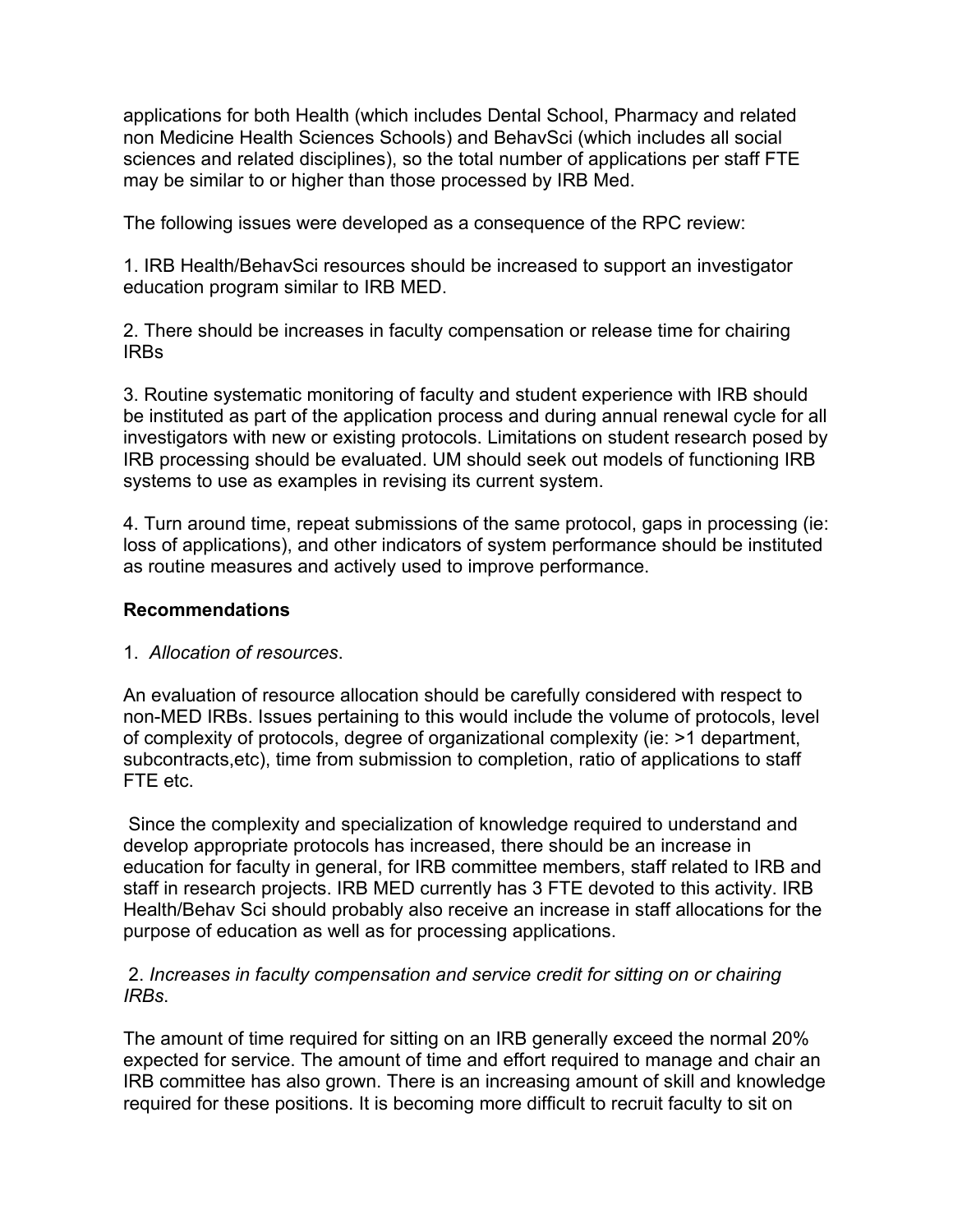IRBs and to fill chair positions on IRBs. Although these positions fulfill faculty service requirements, the level of work usually exceeds the 20% normally expected for service activity. The amount and type of service credit or monetary compensation for such positions currently varies widely by department. Committee members are required to undergo training in order to understand and stay current with changing regulations. In addition, extensive scientific knowledge is needed to comprehend the research context of human subject concerns.

Several approaches are possible for addressing this issue: (a) reducing other commitments such as teaching, (b) increasing payment to faculty who chair IRB committees, (c) increasing release time for faculty. Since there is wide variety in current practice at the department and school level, a more consistent policy could be encouraged by the OVPR that would increase interest in participation and forms of compensation (ie: funds, release time, reduction in teaching or other components) for sitting on and chairing committees. Such release time/reduction could include time for additional, ongoing training required for maintaining adequate knowledge of federal regulation on human subjects' research and any local additional regulation and policy. A consistent policy across departments would be desirable since, currently, service credit is highly variable.

3. Evaluation of faculty experiences with current IRB processes.

 Currently, there is no consistent practice of evaluating faculty experience with IRB applications other than ad hoc reports from affected (generally disgruntled) faculty. Ad hoc assessment is by nature biased, most probably in favor of those who have had a difficult experience. Routine assessment could be implemented by a brief on-line survey given at the time of the initial application and annual renewal for research protocols. A simple satisfaction rating is probably not informative regarding specific patterns of experience. Such assessment should include the following: (a) average and range of time from submission to completion, (b) number of resubmissions, (c) rating of interactions with IRB staff, (d) delays in starting study protocols (ie: protocol development or data collection) related to IRB processing, (e) specific categorical itemization of reasons for delays and/or disapprovals. An annual report could be generated summarizing these results by unit and by IRB group. This is consistent with the recommendations in the UI White paper. UI concluded that there are few systematic efforts to evaluate these issues through unbiased data collection.

4. A joint Task Force at the Provost level should be established that would include faculty and representatives from OVPR. The mission of this group would be to (a) review the status of IRB functioning and potential 'mission creep' at UM; (b) gather information on how IRBs at other institutions are organized with an intent to select the most optimal functional models for UM; (c) develop recommendations on how systematic assessment of the effectiveness and effects of IRB regarding human subjects research can be done. This TF should include faculty from across campus and be balanced with respect to representation from the School of Medicine, Public Health, other health sciences, social and behavioral sciences.